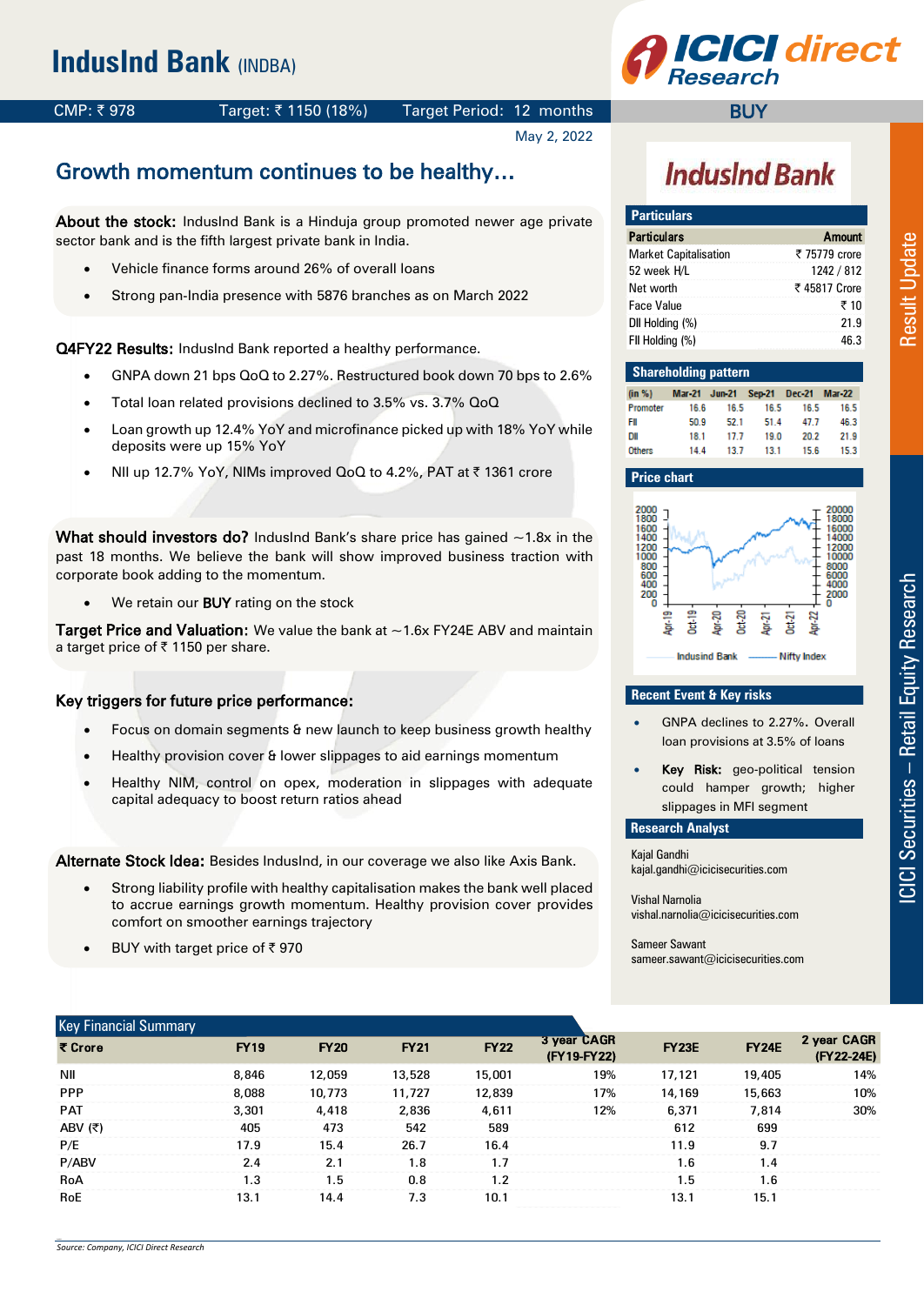#### Key takeaways of recent quarter & conference call highlights

#### Q4FY22 Results: In-line performance

- NII was up 12.7% YoY, 5.1% QoQ to  $\bar{\tau}$  3985 crore on the back of improvement in margins and sequential pick-up in loan growth. NIMs improved 10 bps QoQ to 4.2% in Q4FY22. Other income was up 7% YoY to ₹ 1902 crore, driven by 9% YoY rise in core fee income at ₹ 1644 crore
- C/I ratio increased marginally by 10 bps QoQ to 42.6% as a result of increase in opex while provisions were down 21.6% YoY and 11.5% QoQ to  $\bar{\tau}$  1464 crore. Thus, net profit for the quarter was up 55.4% YoY and 17.2% QoQ to ₹ 1361 crore
- GNPA and NNPA declined 21 bps and 7 bps QoQ to 2.27% and 0.64%, respectively. Restructured book declined 70 bps QoQ to 2.6%. Slippages for the quarter also declined at  $\bar{\tau}$  2088 crore. GNPA in tractor segment continues to remain at an elevated level at 1.5% vs 1.4% QoQ
- Overall loan related provisions declined to 3.5% vs. 3.7% of loans in the previous quarter
- Loans increased 12.4% YoY and 4.6% QoQ to  $\bar{\tau}$  2.39 lakh crore. Deposit growth was healthy at 15% YoY to ₹ 2.93 lakh crore, driven by 17% YoY uptick in CASA

#### Q4FY22 Earnings Conference Call highlights

- Increase in costs due to business revival as well as investments in technology and distribution resulted in higher opex
- The momentum on retail liabilities was maintained. Top 20 deposit concentration down from 22% to 17%. Cost of deposits at 4.6% is at the lowest level ever
- Disbursements in vehicle finance and MFI have picked. Diamond portfolio has also shown growth traction. The bank has gained market share in LCV, CE, tractors and cars. The management is optimistic about VF in FY23
- Diamond loan portfolio grew 29% YoY on the back of strengthening exports and diamond prices
- Across retail products (VF, MFI, consumer) disbursements were healthy during the quarter. The corporate book maintained steady momentum driven by small corporates
- The share of A & above rated corporate customers has improved from 68% to 71% YoY with weighted average rating improving from 2.76 to 2.69 YoY
- Exposure to stressed telco was at  $\sim$  3000 crore. As on date was at  $\bar{\tau}$  1850 crore including fund based exposure of ₹ 1000 crore and balance non fund based exposure
- Net slippages down from 0.9% to 0.6% QoQ. Restructured book reduced from 3.3% to 2.6% QoQ. Net Security Receipts reduced marginally from 85 bps to 83 bps QoQ
- The management expects the growth momentum in the retail business to continue in FY23. Margins to be in the range of 4.10% to 4.25%, credit cost 120-150 bps. CD ratio to be 88-92%
- Aim to add 200 to 250 branches in FY23

#### Peer comparison

|                       | <b>Exhibit 1: Peer Comparison</b> |       |              |       |        |         |      |      |        |      |     |          |     |        |                |         |                                                                               |              |              |             |         |                    |
|-----------------------|-----------------------------------|-------|--------------|-------|--------|---------|------|------|--------|------|-----|----------|-----|--------|----------------|---------|-------------------------------------------------------------------------------|--------------|--------------|-------------|---------|--------------------|
| Sector / Company      | CMP                               |       |              | M Cap |        | EPS (T) |      |      | P/E(x) |      |     | P/ABV(x) |     |        | <b>RoA</b> (%) |         | <b>RoE</b> (%)                                                                |              |              |             | ABV (₹) |                    |
|                       | $\mathbb{C}$                      |       | TP(C) Rating | (7Bn) |        |         |      |      |        |      |     |          |     |        |                |         | FY22E FY23E FY24E FY22E FY23E FY24E FY22E FY23E FY24E FY22E FY23E FY24E FY22E | <b>FY23E</b> | <b>FY24E</b> | <b>FY21</b> |         | <b>FY22E FY23E</b> |
| Axis Bank (AXIBAN)    | 729                               | 970   | Buv          | 2237  | 42.4   | 52.7    | 63.7 | 17.2 | 13.8   | 11.4 |     | .8       |     |        | 1.4            | l.5     | 12.0                                                                          | 13.3         | 14.8         | 309         | 350     | 397                |
| Federal Bank (FEDBAN) | 96                                | 120   | Buv          | 201   | 8.8    | 10.6    | 13.1 | 10.9 | 9.1    | 7.3  | 1.3 |          | .0  | 0.9    | 1.0            |         | 10.9                                                                          | 11.9         | 13.3         | 73          | 77      | 85                 |
| IndusInd Bank (INDBA) | 978                               | .150  | Buv          | 758   | 59.5   | 72.0    | 84.7 | 16.4 | 13.6   | 11.5 |     | .6       | .h  | - 2    |                | $\cdot$ | 10.1                                                                          | 11.5         | 12.9         | 542         | 589     | 606                |
| Kotak Bank (KOTMAH)   | .789                              | 2,500 | Buv          | 3550  | 40.0   | 46.8    | 55.3 | 44.7 | 38.2   | 32.3 | 5.1 | 4.5      | 3.9 | .9     | 2.0            | 21      |                                                                               | 12.2         | 12.7         | 308         | 349     | 396                |
| CSB Bank (CSBBAN)     | 215                               | 320   | Buv          | 37    | 24.6   | 77.6    | 33.8 | 8.7  | 7.8    | 6.4  | 17  | $\cdot$  |     | .8     | 1.8            | .8      | 17.9                                                                          | 16.9         | 17.5         | 107         | 129     | 156                |
| Bandhan (BANBAN)      | 334                               | 300   | Hold         | 538   | $-5.0$ | 21.1    | 31.3 | -66. | 15.8   | 10.7 | 4.0 | 3.2      | 2.5 | $-0.7$ | 2.5            | 3.1     | $-4.8$                                                                        | 19.0         | 23.7         | 90          | 84      | 105                |

Source: Company, ICICI Direct Research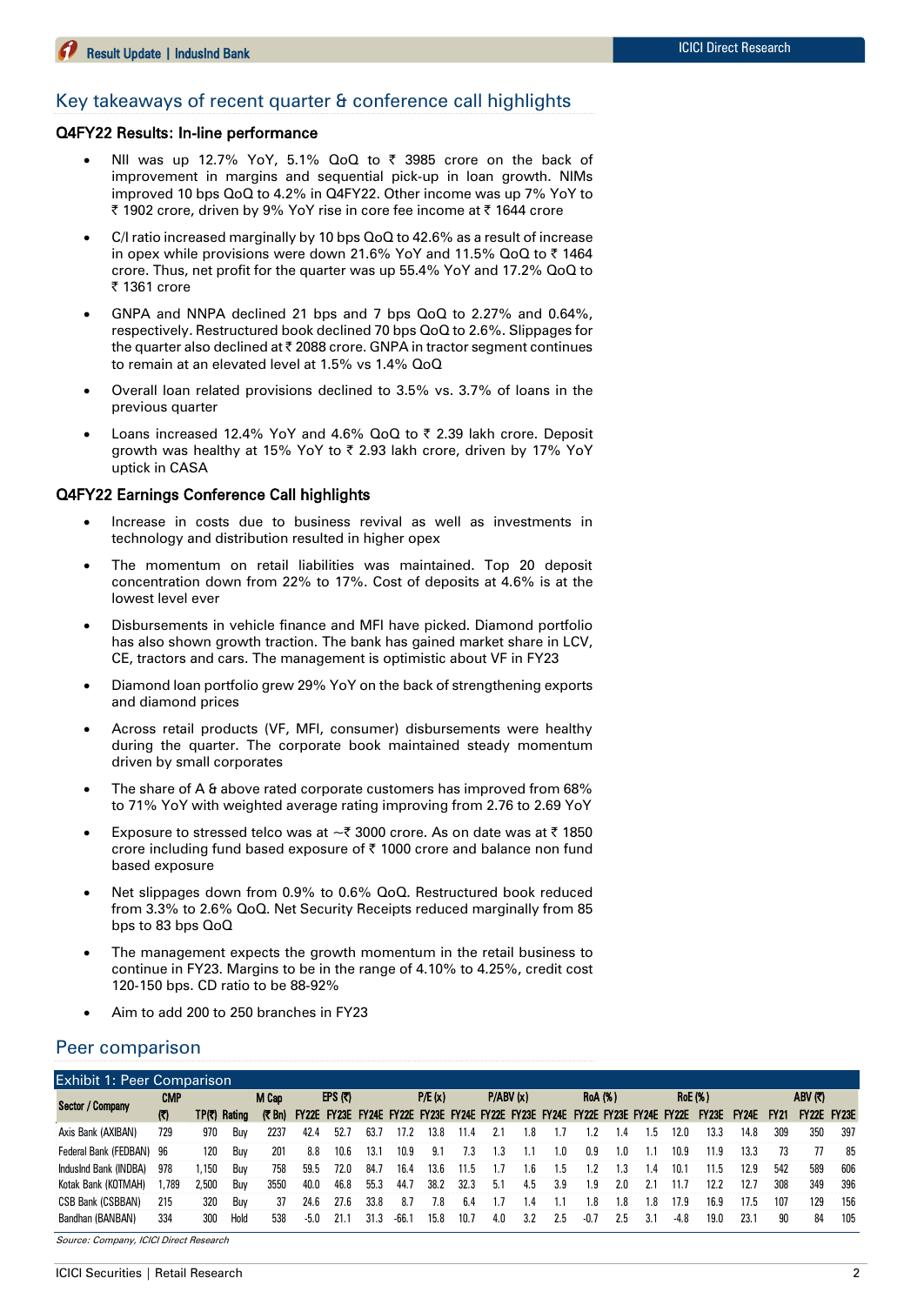| Exhibit 2: Variance Analysis           |               |                |          |         |               |          |                                                        |
|----------------------------------------|---------------|----------------|----------|---------|---------------|----------|--------------------------------------------------------|
|                                        | <b>Q4FY22</b> | <b>Q4FY22E</b> | Q4FY21   | YoY (%) | <b>Q3FY22</b> | $Q0(\%)$ | <b>Comments</b>                                        |
| <b>NII</b>                             | 3,985         | 3,878          | 3,535    | 12.7    | 3,794         | 5.1      | Growth aided by business traction                      |
| NIM $(%)$                              | 4.20          | 4.15           | 4.13     | 7 bps   | 4.10          | 10 bps   | Margins improvement due to reduction in CoD            |
| Other Income                           | 1,902         | 2,032          | 1,780    | 6.8     | 1,877         | 1.3      | Core fee up 9% YoY                                     |
|                                        |               |                |          |         |               |          |                                                        |
| Net Total Income                       | 5,887         | 5,911          | 5,315    | 10.8    | 5,670         | 3.8      |                                                        |
| Staff cost                             | 659           | 632            | 595      | 10.7    | 620           | 6.2      |                                                        |
| Other Operating                        | 1,900         | 1,882          | 1,658    | 14.6    | 1,845         | 3.0      | uptick in business activities and investment increased |
| Expenses                               |               |                |          |         |               |          | opex                                                   |
|                                        |               |                |          |         |               |          |                                                        |
| <b>PPP</b>                             | 3,329         | 3,396          | 3,062    | 8.7     | 3,205         | 3.9      |                                                        |
| Provision                              | 1,464         | 1,603          | 1,866    | $-21.6$ | 1,654.1       | $-11.5$  | 12% QoQ decline in gross credit cost                   |
| <b>PBT</b>                             | 1,865         | 1,793          | 1,196    | 56.0    | 1,551         | 20.2     |                                                        |
| Tax Outgo                              | 504           | 439            | 320      | 57.4    | 389.8         | 29.2     |                                                        |
| PAT                                    | 1,361         | 1,353          | 875.95   | 55.4    | 1,161         | 17.2     | Lower credit costs aid profits                         |
|                                        |               |                |          |         |               |          |                                                        |
| <b>Key Metrics</b>                     |               |                |          |         |               |          |                                                        |
| <b>GNPA</b>                            | 5,517         | 5,664          | 5,795    | -4.8    | 5,779         | $-4.5$   |                                                        |
| <b>NNPA</b>                            | 1,530         | 1,601          | 1,477    | 3.6     | 1,633         | $-6.3$   |                                                        |
| Credit book                            | 2,39,052      | 2,39,307       | 2,12,595 | 12.4    | 2,28,583      | 4.6      |                                                        |
| Deposit book                           | 2,93,349      | 2,93,685       | 2,56,205 | 14.5    | 2,84,484      | 3.1      | CASA rises 17% YoY                                     |
| Source: Company, ICICI Direct Research |               |                |          |         |               |          |                                                        |

#### Exhibit 3: Change in Estimates

| EXHIDIt 0. OHango III Estimatos |            | <b>FY23E</b> |              |            | <b>FY24E</b> |              |
|---------------------------------|------------|--------------|--------------|------------|--------------|--------------|
| (そ Crore)                       | <b>Old</b> |              | New % Change | <b>Old</b> |              | New % Change |
| Net Interest Income             | 17,475     | 17,121       | $-2.0$       | 20,702     | 19,405       | $-6.3$       |
| <b>Pre Provision Profit</b>     | 14,521     | 14,169       | $-2.4$       | 16,954     | 15,663       | $-7.6$       |
| NIM(%) (calculated)             | 4.7        | 4.6          | $-9$ bps     | 4.8        | 4.6          | $-28$ bps    |
| <b>PAT</b>                      | 5,593      | 6.371        | 13.9         | 6,638      | 7.814        | 17.7         |
| ABV per share (₹)               | 606.3      | 612          | 0.9          | 655        | 699          | 6.7          |

Source: Company, ICICI Direct Research

#### Exhibit 4: Assumptions

|             | <b>Current</b> |              |              | <b>Earlier</b> |  |
|-------------|----------------|--------------|--------------|----------------|--|
| <b>FY22</b> | <b>FY23E</b>   | <b>FY24E</b> | <b>FY22E</b> | <b>FY23E</b>   |  |
| 12.4        | 13.6           | 14.8         | 14.8         | 15.2           |  |
| 14.6        | 16.2           | 16.3         | 11.9         | 12.2           |  |
| 10.9        | 14.1           | 13.3         | 16.2         | 18.5           |  |
| 38.5        | 43.4           | 43.7         | 42.8         | 41.8           |  |
| 5,795.0     | 4,844.7        | 2,507.7      | 6,203.9      | 6,674.9        |  |
| 1.736.5     | 1,849.6        | $-381.3$     | 1.823.4      | 1,892.0        |  |
| 2.8         | 2.1            |              | 2.6          | 2.6            |  |
|             |                |              |              |                |  |

Source: Company, ICICI Direct Research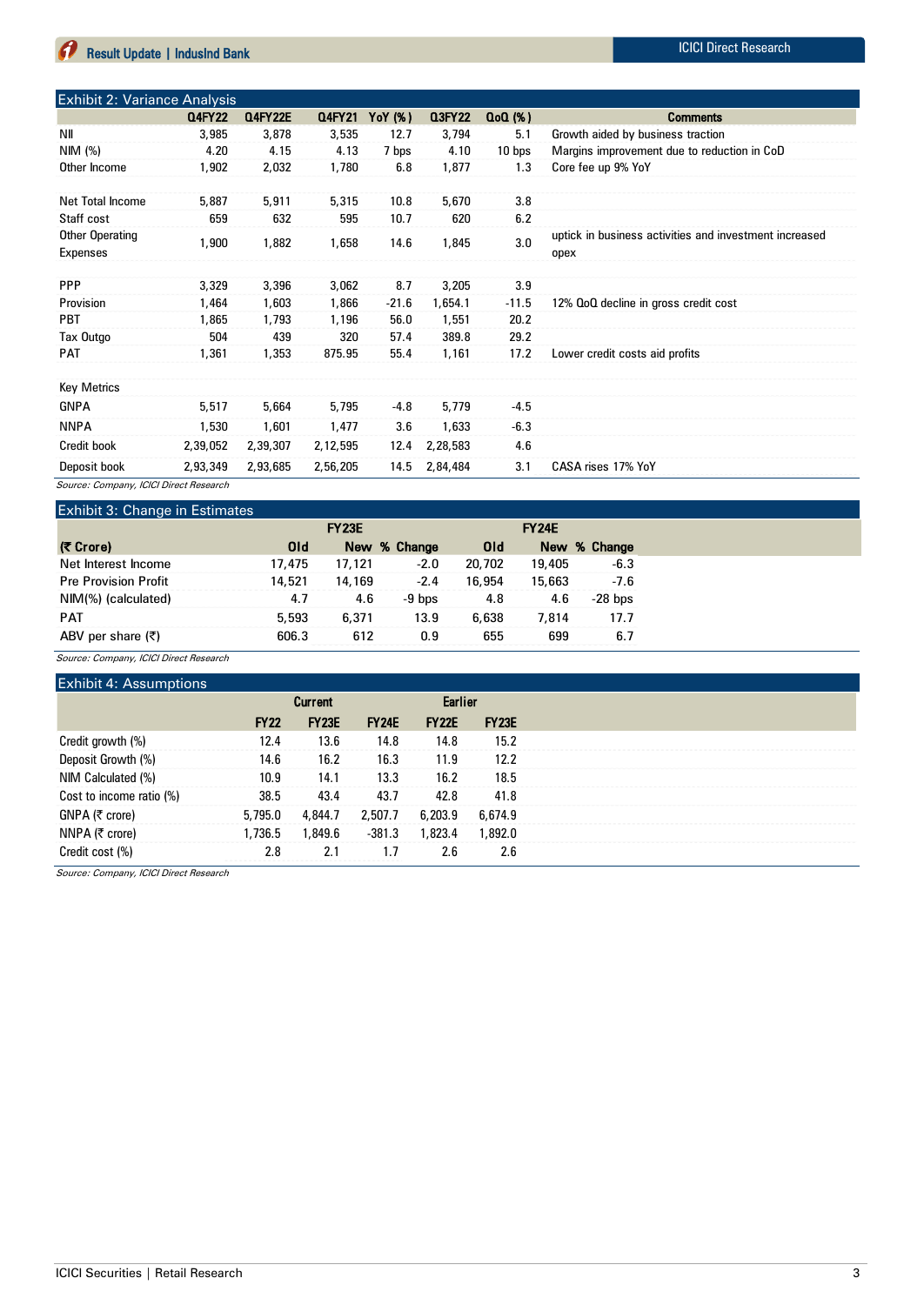## Financial summary

| Exhibit 5: Profit and loss statement |             |             |             |             | ₹ Crore      |              |  |
|--------------------------------------|-------------|-------------|-------------|-------------|--------------|--------------|--|
| (Year-end March)                     | <b>FY19</b> | <b>FY20</b> | <b>FY21</b> | <b>FY22</b> | <b>FY23E</b> | <b>FY24E</b> |  |
| Interest Earned                      | 22,261      | 28,783      | 29,000      | 30,822      | 37,938       | 43,327       |  |
| Interest Expended                    | 13,415      | 16,724      | 15,472      | 15,822      | 20,817       | 23,922       |  |
| Net Interest Income                  | 8,846       | 12,059      | 13,528      | 15,001      | 17,121       | 19,405       |  |
| Growth (%)                           | 18          | 36          | 12          | 11          | 14           | 13           |  |
| Non Interest Income                  | 5,647       | 6,951       | 6,559       | 7,397       | 7,910        | 8,417        |  |
| <b>Treasury Income</b>               | 115         | 553         | 1,486       | 1,694       | 1,355        | 1,084        |  |
| Other income                         | 1,459       | 1,784       | 1,594       | 1,703       | 2,074        | 2,315        |  |
| Net Income                           | 14,493      | 19,010      | 20,087      | 22,398      | 25,031       | 27,821       |  |
| Employee cost                        | 1,854       | 2,208       | 2,214       | 2,577       | 2,916        | 3,295        |  |
| Other operating Exp.                 | 4,551       | 6,029       | 6,146       | 6,982       | 7,946        | 8,863        |  |
| Operating Income                     | 8,088       | 10,773      | 11,727      | 12,839      | 14,169       | 15,663       |  |
| <b>Provisions</b>                    | 3,108       | 4,652       | 7,943       | 6,665       | 5,617        | 5,175        |  |
| PBT                                  | 4,980       | 6,121       | 3.784       | 6,174       | 8,552        | 10,489       |  |
| Taxes                                | 1,679       | 1,703       | 948         | 1,563       | 2,181        | 2,675        |  |
| <b>Net Profit</b>                    | 3,301       | 4,418       | 2,836       | 4.611       | 6,371        | 7,814        |  |
| Growth (%)                           | (8.5)       | 33.8        | (35.8)      | 62.6        | 38.2         | 22.6         |  |
| EPS $(5)$                            | 54.8        | 63.7        | 36.7        | 59.5        | 82.4         | 101.0        |  |

Source: Company, ICICI Direct Research

| (Year-end March)           | <b>FY19</b> | <b>FY20</b> | <b>FY21</b> | FY22  | <b>FY23E</b> | <b>FY24E</b> |
|----------------------------|-------------|-------------|-------------|-------|--------------|--------------|
| Valuation                  |             |             |             |       |              |              |
| No. of shares (crore)      | 60.3        | 69.4        | 77.3        | 77.5  | 77.3         | 77.3         |
| EPS $(5)$                  | 54.8        | 63.7        | 36.7        | 59.5  | 82.4         | 101.0        |
| DPS $(5)$                  | 7.7         | 7.8         |             | 4.3   | 6.0          | 7.4          |
| BV $(\bar{\tau})$          | 442.6       | 500.3       | 560.7       | 611.5 | 635.7        | 693.6        |
| ABV (₹)                    | 405.3       | 473.1       | 541.6       | 589.0 | 611.7        | 698.6        |
| P/E                        | 17.9        | 15.4        | 26.7        | 16.4  | 11.9         | 9.7          |
| P/BV                       | 2.2         | 2.0         | 1.7         | 1.6   | 1.5          | 1.4          |
| P/ABV                      | 2.4         | 2.1         | 1.8         | 1.7   | 1.6          | 1.4          |
| Yields & Margins (%)       |             |             |             |       |              |              |
| Net Interest Margins       | 3.8         | 4.5         | 4.7         | 4.7   | 4.6          | 4.6          |
| Yield on assets            | 9.6         | 10.7        | 10.0        | 9.6   | 10.2         | 10.2         |
| Avg. cost on funds         | 6.2         | 6.6         | 5.4         | 5.5   | 5.6          | 5.6          |
| Yield on average advances  | 11.0        | 12.2        | 11.5        | 12.4  | 12.4         | 12.4         |
| Avg. Cost of Deposits      | 6.1         | 6.5         | 5.0         | 5.4   | 5.4          | 5.5          |
| Quality and Efficiency (%) |             |             |             |       |              |              |
| Cost to income ratio       | 44.2        | 43.3        | 41.6        | 38.5  | 43.4         | 43.7         |
| Credit/Deposit ratio       | 95.7        | 102.3       | 83.0        | 81.4  | 79.6         | 78.5         |
| GNPA                       | 2.1         | 2.5         | 2.7         | 7.4   | 1.8          | 0.8          |
| <b>NNPA</b>                | 1.2         | 0.9         | 0.7         | 0.7   | 0.7          | (0.1)        |
| <b>ROE</b>                 | 13.1        | 14.4        | 7.3         | 10.1  | 13.1         | 15.1         |
| ROA                        | 1.3         | 1.5         | 0.8         | 1.2   | 1.5          | 1.6          |

Source: Company, ICICI Direct Research

| Exhibit 7: Balance sheet       |             |             |             |             |              | ₹ Crore      |
|--------------------------------|-------------|-------------|-------------|-------------|--------------|--------------|
| (Year-end March)               | <b>FY19</b> | <b>FY20</b> | <b>FY21</b> | <b>FY22</b> | <b>FY23E</b> | <b>FY24E</b> |
| Sources of Funds               |             |             |             |             |              |              |
| Capital                        | 603         | 694         | 773         | 775         | 773          | 773          |
| <b>Employee Stock Options</b>  | 11          | 9           | 5           | 16          | 16           | 16           |
| Reserves and Surplus           | 26,072      | 34,003      | 42,587      | 46,906      | 48,700       | 53,184       |
| Networth                       | 26,686      | 34,706      | 43,365      | 47,697      | 49,490       | 53,973       |
| Deposits                       | 1,94,868    | 2,02,040    | 2,56,205    | 2,93,681    | 3,41,231     | 3,96,725     |
| <b>Borrowings</b>              | 47,321      | 60,754      | 51,323      | 47,323      | 55,638       | 60,093       |
| Other Liabilities & Provisions | 8,944       | 9,558       | 12,080      | 13,273      | 13,473       | 14,366       |
| Total                          | 2,77,819    | 3,07,058    | 3,62,973    | 4,01,975    | 4,59,833     | 5,25,157     |
|                                |             |             |             |             |              |              |
| Application of Funds           |             |             |             |             |              |              |
| <b>Fixed Assets</b>            | 1,710       | 1,820       | 1,809       | 1,849       | 2,273        | 2,438        |
| <b>Investments</b>             | 59,266      | 59,980      | 69,695      | 70,971      | 86,967       | 97,402       |
| Advances                       | 1,86,394    | 2,06,783    | 2,12,595    | 2,39,052    | 2,71,510     | 3,11,601     |
| Other Assets                   | 15,666      | 22,471      | 22,546      | 21,829      | 47,843       | 57,087       |
| Cash with RBI & call money     | 14,783      | 16,004      | 56,327      | 68,274      | 51,240       | 56,628       |
| Total                          | 2,77,819    | 3,07,058    | 3,62,973    | 4,01,975    | 4,59,833     | 5,25,157     |

| Exhibit 8: Key ratios |             |             |             |             |              | $(\%)$       |
|-----------------------|-------------|-------------|-------------|-------------|--------------|--------------|
| (Year-end March)      | <b>FY19</b> | <b>FY20</b> | <b>FY21</b> | <b>FY22</b> | <b>FY23E</b> | <b>FY24E</b> |
| <b>Total assets</b>   | 25.4        | 10.5        | 18.2        | 10.7        | 14.4         | 14.2         |
| Advances              | 28.6        | 10.9        | 2.8         | 12.4        | 13.6         | 14.8         |
| Deposit               | 28.5        | 3.7         | 76.8        | 14.6        | 16.2         | 16.3         |
| <b>Total Income</b>   | 26.7        | 28.0        | (0.5)       | 14.4        | 12.7         | 12.9         |
| Net interest income   | 18.0        | 36.3        | 12.2        | 10.9        | 14.1         | 13.3         |
| Operating expenses    | 14.5        | 28.6        | 1.5         | 14.3        | 13.6         | 11.9         |
| Operating profit      | 21.5        | 33.2        | 8.9         | 9.5         | 10.4         | 10.5         |
| Net profit            | (8.5)       | 33.8        | (35.8)      | 62.6        | 38.2         | 22.6         |
| Net worth             | 12.0        | 30.1        | 25.0        | 9.2         | 3.8          | 9.1          |
| <b>FPS</b>            | (8.8)       | 16.3        | (42.4)      | 62.3        | 38.4         | 22.6         |

Source: Company, ICICI Direct Research

Source: Company, ICICI Direct Research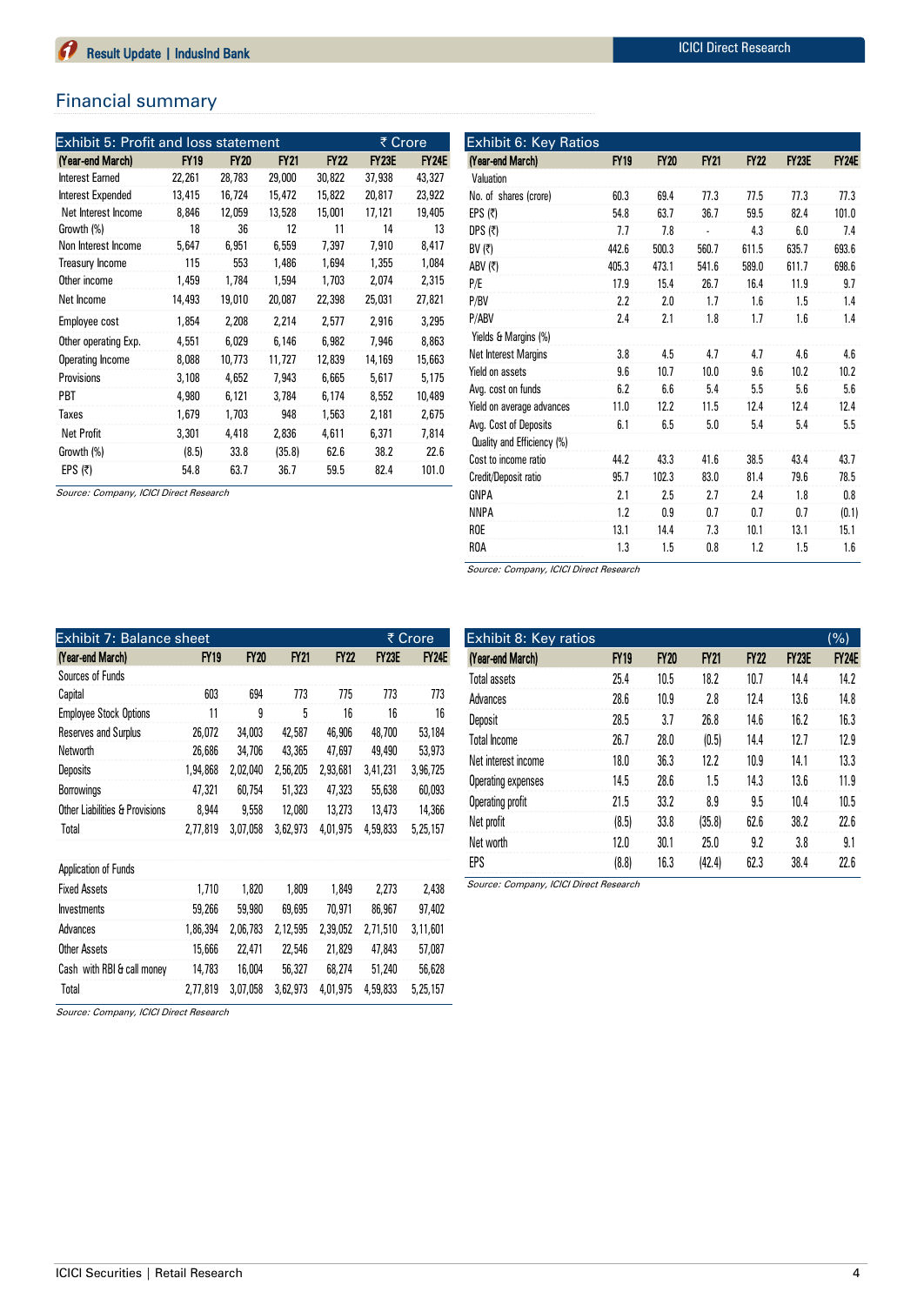## RATING RATIONALE

ICICI Direct endeavours to provide objective opinions and recommendations. ICICI Direct assigns ratings to its stocks according to their notional target price vs. current market price and then categorizes them as Buy, Hold, Reduce and Sell. The performance horizon is two years unless specified and the notional target price is defined as the analysts' valuation for a stock

Buy: >15%

Hold: -5% to 15%;

Reduce: -15% to -5%;

Sell: <-15%



Pankaj Pandey Head – Research pankaj.pandey@icicisecurities.com

ICICI Direct Research Desk, ICICI Securities Limited, 1st Floor, Akruti Trade Centre, Road No 7, MIDC, Andheri (East) Mumbai – 400 093 research@icicidirect.com